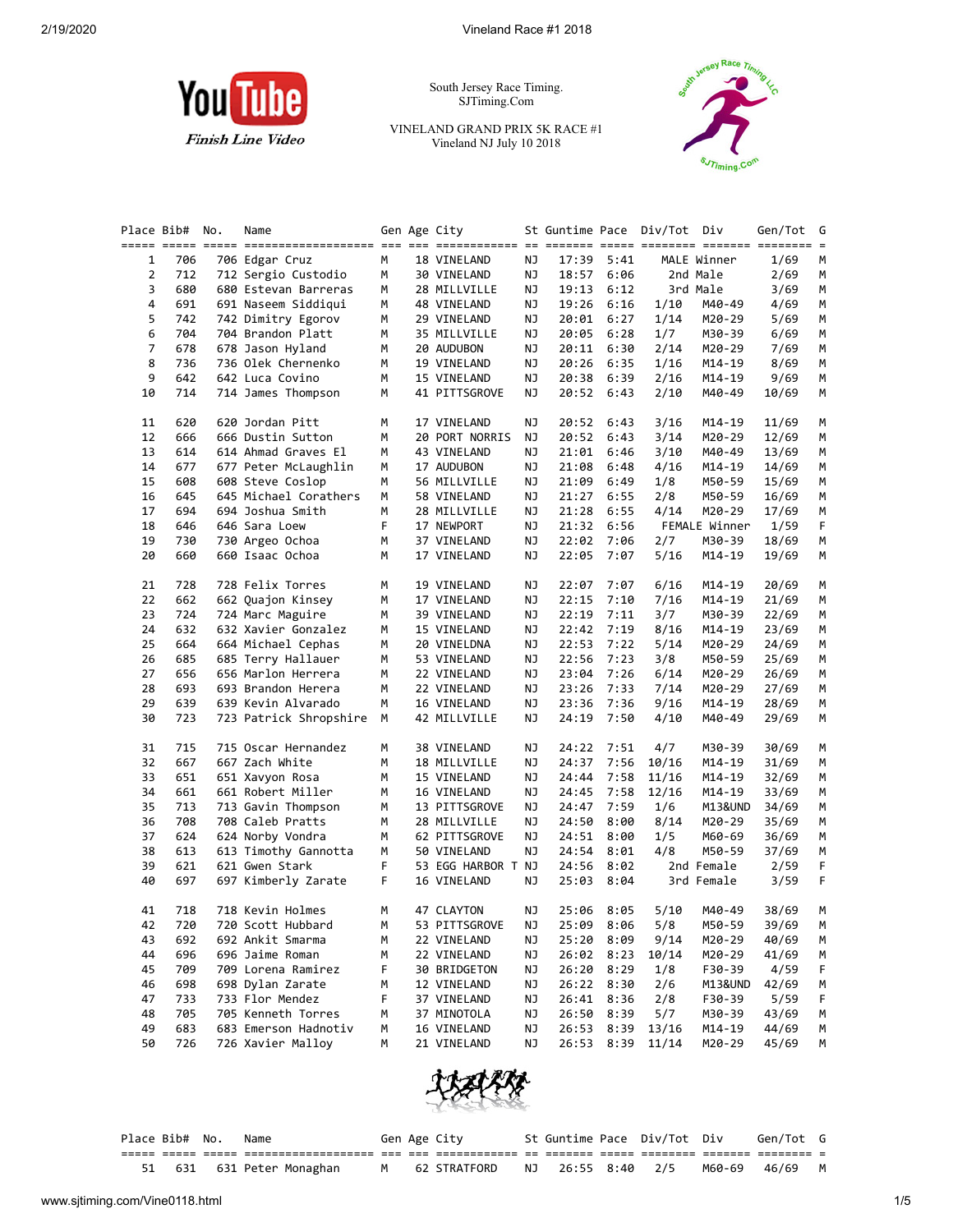| 52  | 738 | 738 Neil Dannenberger     | М  | 39 VINELAND   | ΝJ        | 27:05 | 8:43        | 6/7   | M30-39   | 47/69 | м  |
|-----|-----|---------------------------|----|---------------|-----------|-------|-------------|-------|----------|-------|----|
| 53  | 623 | 623 Karen Thomas          | F. | 49 PITTSGROVE | NJ.       | 27:15 | 8:47        | 1/11  | F40-49   | 6/59  | F  |
| 54  | 616 | 616 Brooke Joslin         | F  | 12 MILLVILLE  | NJ        | 27:25 | 8:50        | 1/9   | F13&UND  | 7/59  | F  |
| 55  | 689 | 689 Carlos Roman          | М  | 66 VINELAND   | ΝJ        | 27:31 | 8:52        | 3/5   | M60-69   | 48/69 | М  |
| 56  | 681 | 681 Lindsay Nelon         | F  | 35 PITTSGROVE | ΝJ        | 27:38 | 8:54        | 3/8   | F30-39   | 8/59  | F  |
|     |     |                           |    |               |           |       |             |       |          |       |    |
| 57  | 679 | 679 Joshua Hyland         | М  | 22 AUDUBON    | ΝJ        | 28:06 | 9:03        | 12/14 | M20-29   | 49/69 | М  |
| 58  | 710 | 710 Anthony Espana        | M  | 13 BRIDGETON  | ΝJ        | 28:13 | 9:05        | 3/6   | M13&UND  | 50/69 | м  |
| 59  | 654 | 654 Latala Carter         | F  | 31 VINELAND   | ΝJ        | 28:19 | 9:07        | 4/8   | F30-39   | 9/59  | F. |
| 60  | 655 | 655 Leslie Huerta         | F  | 19 BRIDGETON  | NJ        | 28:27 | 9:10        | 1/15  | $F14-19$ | 10/59 | F  |
|     |     |                           |    |               |           |       |             |       |          |       |    |
| 61  | 722 | 722 Caneigh Gallardo      | F  | 23 PITTSGROVE | NJ        | 28:47 | 9:16        | 1/10  | $F20-29$ | 11/59 | F  |
| 62  | 672 | 672 Nayeli Garcia         | F  | 19 BRIDGETON  | ΝJ        | 29:07 | 9:23        | 2/15  | $F14-19$ | 12/59 | F  |
| 63  | 663 |                           | M  |               | ΝJ        |       | 9:25        |       |          | 51/69 |    |
|     |     | 663 Daylyn Gregary        |    | 15 VINELAND   |           | 29:14 |             | 14/16 | M14-19   |       | м  |
| 64  | 729 | 729 Leanne Kuhn           | F. | 25 MILLVILLE  | NJ        | 29:22 | 9:28        | 2/10  | F20-29   | 13/59 | F  |
| 65  | 717 | 717 Leticia Hernandez     | F. | 36 VINELAND   | ΝJ        | 29:36 | 9:32        | 5/8   | F30-39   | 14/59 | F  |
| 66  | 601 | 601 Charles Apprendi      | М  | 63 VINELAND   | ΝJ        | 29:40 | 9:33        | 4/5   | M60-69   | 52/69 | М  |
| 67  | 703 | 703 Aubrey Harrell        | F  | 9 MAYS LND    | ΝJ        | 29:45 | 9:35        | 2/9   | F13&UND  | 15/59 | F  |
| 68  | 702 | 702 Jason Harrell         | M  | 44 MAYS LDG   | ΝJ        | 29:45 | 9:35        | 6/10  | M40-49   | 53/69 | м  |
| 69  | 625 | 625 Denise Vondra         | F  | 63 PITTSGROVE | NJ        | 29:50 | 9:36        | 1/1   | F60-69   | 16/59 | F  |
| 70  | 638 | 638 Vincent Bosco         | M  | 14 VINELAND   | NJ        | 30:06 | 9:42        | 15/16 | M14-19   | 54/69 | М  |
|     |     |                           |    |               |           |       |             |       |          |       |    |
|     |     |                           |    |               |           |       |             |       |          |       |    |
| 71  | 607 | 607 Toni Coslop           | F  | 50 MILLVILLE  | ΝJ        | 30:13 | 9:44        | 1/2   | F50-59   | 17/59 | F  |
| 72  | 615 | 615 Cliff Jones           | M  | 69 GREENWICH  | ΝJ        | 30:36 | 9:51        | 5/5   | M60-69   | 55/69 | М  |
| 73  | 735 | 735 Jennifer Brown        | F  | 42 VINELAND   | ΝJ        | 30:37 | 9:52        | 2/11  | F40-49   | 18/59 | F. |
| 74  | 647 | 647 David Grieco          | М  | 27 NEWPORT    | ΝJ        | 30:41 | 9:53        | 13/14 | M20-29   | 56/69 | М  |
| 75  | 682 | 682 Jeremiah Atoki        | М  | 21 VINELAND   | ΝJ        | 30:42 | 9:53        | 14/14 | M20-29   | 57/69 | М  |
| 76  | 741 | 741 Eduardo Dolores       | М  | 47 VINELAND   | ΝJ        | 30:43 | 9:54        | 7/10  | M40-49   | 58/69 | М  |
| 77  | 674 | 674 Angela Chernenko      | F  | 23 VINELAND   | ΝJ        | 30:46 | 9:55        | 3/10  | F20-29   | 19/59 | F  |
| 78  | 636 | 636 Amanda Grissman       | F. | 22 VINELAND   | ΝJ        | 30:57 | 9:58        | 4/10  | F20-29   | 20/59 | F  |
| 79  | 629 | 629 Jayden Govan          | M  | 14 VINELAND   | NJ        | 31:01 | 9:59        | 16/16 | M14-19   | 59/69 | М  |
| 80  | 644 |                           | F  |               | ΝJ        |       |             |       | $F14-19$ |       | F  |
|     |     | 644 Jessica Melo          |    | 16 VINELAND   |           |       | 31:53 10:16 | 3/15  |          | 21/59 |    |
|     |     |                           |    |               |           |       |             |       |          |       |    |
| 81  | 699 | 699 Abraham Victoriano    | M  | 10 VINELAND   | ΝJ        |       | 32:13 10:23 | 4/6   | M13&UND  | 60/69 | М  |
| 82  | 695 | 695 Mark Shepard          | M  | 59 VINELAND   | ΝJ        |       | 32:24 10:26 | 6/8   | M50-59   | 61/69 | м  |
| 83  | 734 | 734 Gabrielle Brown       | F  | 11 VINELAND   | ΝJ        |       | 32:56 10:36 | 3/9   | F13&UND  | 22/59 | F  |
| 84  | 721 | 721 Arussell Chappius J M |    | 52 VINELAND   | NJ        |       | 32:59 10:37 | 7/8   | M50-59   | 62/69 | М  |
| 85  | 637 | 637 Dani Fanfarillo       | F  | 21 VINELAND   | ΝJ        |       | 32:59 10:37 | 5/10  | F20-29   | 23/59 | F  |
| 86  | 630 | 630 Katia Antonetti       | F  | 16 VINELAND   | NJ        |       | 33:07 10:40 | 4/15  | $F14-19$ | 24/59 | F  |
| 87  | 744 | 744 Seyma Skisler         | F  | 17 VINELAND   | ΝJ        |       | 33:11 10:41 | 5/15  | $F14-19$ | 25/59 | F  |
| 88  | 617 | 617 Leah Mears            | F  | 11 VINELAND   | ΝJ        |       | 33:28 10:47 | 4/9   | F13&UND  | 26/59 | F  |
| 89  | 618 | 618 Magic Mears           | M  | 36 VINELAND   | NJ        |       | 33:32 10:48 | 7/7   | M30-39   | 63/69 | М  |
| 90  | 740 |                           | F. |               | ΝJ        |       |             |       | F40-49   |       | F  |
|     |     | 740 Maritza Soto          |    | 40 VINELAND   |           |       | 33:59 10:57 | 3/11  |          | 27/59 |    |
|     |     |                           |    |               |           |       |             |       |          |       |    |
| 91  | 605 | 605 Ron Butler            | М  | 46 ELMER      | ΝJ        |       | 34:03 10:58 | 8/10  | M40-49   | 64/69 | М  |
| 92  | 684 | 684 Madeline Rodrigue     | F. | 47 MILLVILLE  | ΝJ        |       | 34:18 11:03 | 4/11  | F40-49   | 28/59 | F  |
| 93  | 686 | 686 Nina Rivera           | F. | 25 VINELAND   | NJ        |       | 34:19 11:03 | 6/10  | F20-29   | 29/59 | F  |
| 94  | 669 | 669 Isabella Cooney       | F  | 11 VINELAND   | ΝJ        |       | 34:35 11:08 | 5/9   | F13&UND  | 30/59 | F  |
| 95  | 739 | 739 Jamie Volpe           | F  | 41 VINELAND   | ΝJ        |       | 34:54 11:14 | 5/11  | F40-49   | 31/59 | F  |
| 96  | 725 | 725 Laura Maguire         | F  | 34 VINELAND   | ΝJ        |       | 35:33 11:27 | 6/8   | F30-39   | 32/59 | F  |
| 97  | 676 | 676 Mike Pierce           | М  | 46 VINELAND   | ΝJ        |       | 36:27 11:44 | 9/10  | M40-49   | 65/69 | М  |
| 98  | 670 | 670 Lia Kastrovunis       | F  | 11 VINELAND   | ΝJ        |       | 36:51 11:52 | 6/9   | F13&UND  | 33/59 | F  |
| 99  | 687 | 687 Lia Shearburn         | F  | 10 VINELAND   | NJ        |       | 36:52 11:52 | 7/9   | F13&UND  | 34/59 | F  |
| 100 | 732 | 732 Edwin Espana          | M  | 11 VINELAND   | <b>NJ</b> |       | 36:55 11:53 | 5/6   | M13&UND  | 66/69 | M  |
|     |     |                           |    |               |           |       |             |       |          |       |    |



| Place Bib# |     | No. | Name                      |    | Gen Age City    |     | St Guntime Pace |             | Div/Tot | Div                | Gen/Tot G |   |
|------------|-----|-----|---------------------------|----|-----------------|-----|-----------------|-------------|---------|--------------------|-----------|---|
|            |     |     |                           |    |                 |     |                 |             |         |                    |           |   |
| 101        | 649 |     | 649 Emily Jones           | F. | 15 VINELAND     | NJ  |                 | 36:59 11:55 | 6/15    | $F14-19$           | 35/59     | F |
| 102        | 648 |     | 648 Carly D'Arrigo        | F  | 16 VINELAND     | NJ  |                 | 37:04 11:56 | 7/15    | $F14-19$           | 36/59     |   |
| 103        | 707 |     | 707 Ezariela Chaniz-Rio F |    | 16 VINELAND     | NJ  |                 | 37:25 12:03 | 8/15    | $F14-19$           | 37/59     |   |
| 104        | 716 |     | 716 Elva Hernandez        | F. | 46 VINELAND     | NJ  |                 | 37:33 12:06 | 6/11    | F40-49             | 38/59     |   |
| 105        | 671 |     | 671 Kyra Kastrounis       | F. | 45 VINELAND     | ΝJ  |                 | 37:47 12:10 | 7/11    | F40-49             | 39/59     |   |
| 106        | 643 |     | 643 Natalie Muessig       | F. | 14 VINELAND     | NJ  |                 | 37:51 12:11 | 9/15    | $F14-19$           | 40/59     |   |
| 107        | 668 |     | 668 Elizabeth Cooney      | F. | 44 VINELAND     | NJ  |                 | 37:59 12:14 | 8/11    | F40-49             | 41/59     |   |
| 108        | 737 |     | 737 Deidre Gratton        | F  | 38 FRANKLINVILL | NJ  |                 | 38:05 12:16 | 7/8     | F30-39             | 42/59     | F |
| 109        | 673 |     | 673 Anai Duran            | F  | 20 BRIDGETON    | NJ. |                 | 39:02 12:34 | 7/10    | $F20-29$           | 43/59     | F |
| 110        | 611 |     | 611 Suzanne Deans         | F  | 46 MILLVILLE    | NJ. |                 | 39:04 12:35 | 9/11    | F40-49             | 44/59     | F |
|            |     |     |                           |    |                 |     |                 |             |         |                    |           |   |
| 111        | 675 |     | 675 Eleonora Chernenko    | F  | 14 VINELAND     | NJ. |                 | 39:24 12:41 | 10/15   | $F14-19$           | 45/59     | F |
| 112        | 626 |     | 626 Tara Webb             | F. | 46 VINELAND     | NJ  |                 | 39:33 12:44 | 10/11   | F40-49             | 46/59     | F |
| 113        | 641 |     | 641 Alissa Sinone         | F. | 11 MILLVILLE    | NJ  |                 | 39:55 12:51 | 8/9     | <b>F13&amp;UND</b> | 47/59     | F |
| 114        | 650 |     | 650 Madison Fazzolari     | F. | 15 VINELAND     | NJ. |                 | 39:58 12:52 | 11/15   | $F14-19$           | 48/59     |   |
| 115        | 731 |     | 731 Jenny Espana          | F  | 12 VINELAND     | NJ  |                 | 40:01 12:53 | 9/9     | <b>F13&amp;UND</b> | 49/59     |   |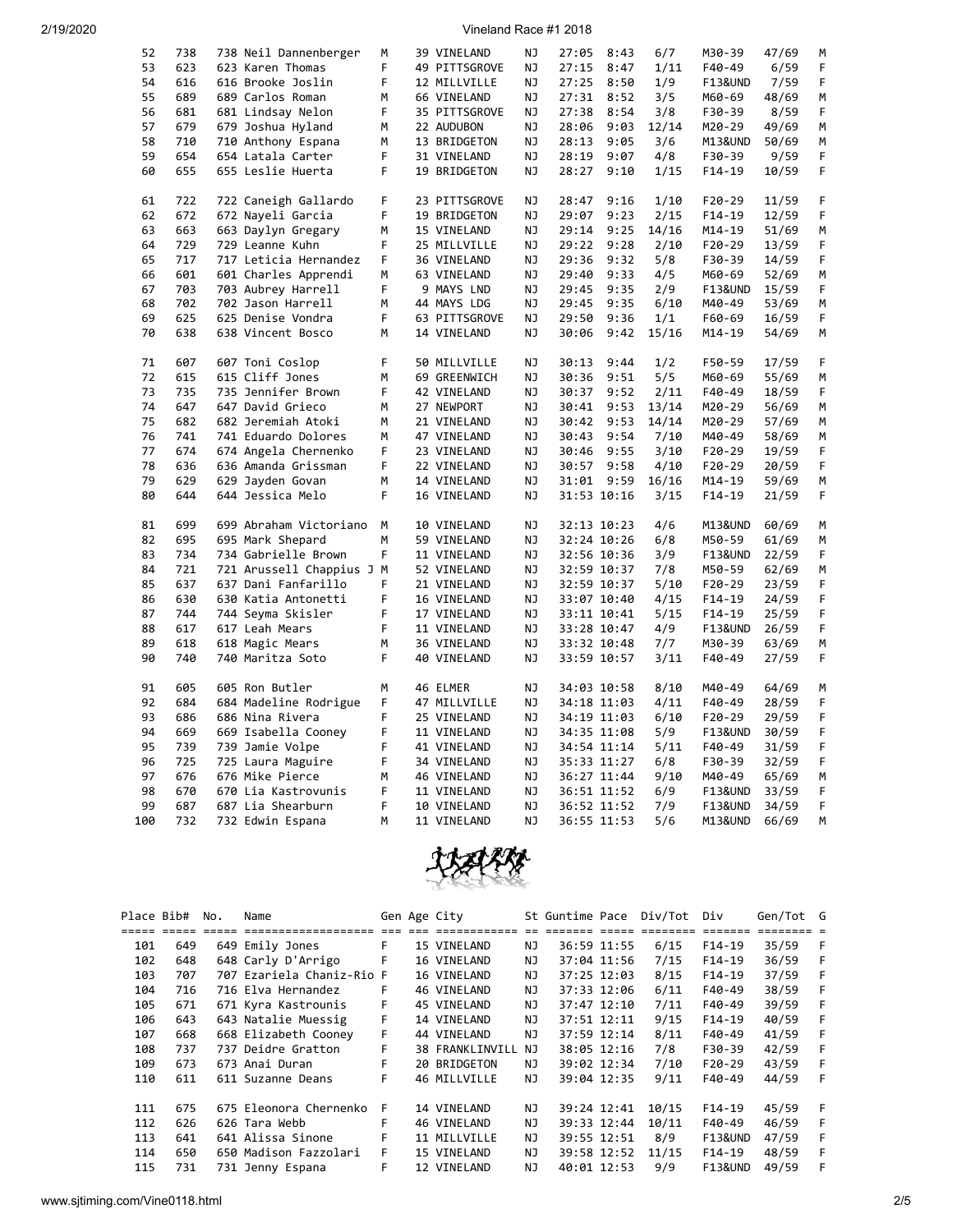| 116 | 619 | 619 Amber Myers        | F. | 27 VINELAND  | NJ  | 40:45 13:07 | 8/10  | $F20-29$ | 50/59 | F |
|-----|-----|------------------------|----|--------------|-----|-------------|-------|----------|-------|---|
| 117 | 719 | 719 Laura Mitchell     | F  | 50 MILLVILLE | ΝJ  | 41:06 13:14 | 2/2   | F50-59   | 51/59 | F |
| 118 | 657 | 657 Nyah Marshall      | F. | 17 VINELAND  | NJ  | 41:28 13:21 | 12/15 | $F14-19$ | 52/59 | F |
| 119 | 665 | 665 Jaliyah Hicks      | F  | 16 VINELAND  | ΝJ  | 42:01 13:32 | 13/15 | $F14-19$ | 53/59 | F |
| 120 | 727 | 727 Elliott Deshieleds | M  | 52 CLAYTON   | NJ  | 42:23 13:39 | 8/8   | M50-59   | 67/69 | M |
|     |     |                        |    |              |     |             |       |          |       |   |
| 121 | 700 | 700 Garrielle Higbee   | F  | 28 ROSEHHAYN | NJ  | 42:26 13:40 | 9/10  | $F20-29$ | 54/59 | F |
| 122 | 701 | 701 Stephanie Spenilb  | F  | 30 MILLVILLE | NJ  | 42:27 13:40 | 8/8   | F30-39   | 55/59 | F |
| 123 | 640 | 640 Todd Sinone        | M  | 40 MILLVILLE | NJ  | 42:59 13:50 | 10/10 | M40-49   | 68/69 | M |
| 124 | 711 | 711 Michael Espana     | M  | 10 BRIDGETON | NJ  | 45:12 14:33 | 6/6   | M13&UND  | 69/69 | M |
| 125 | 659 | 659 Luizette Cubi      | F  | 20 VINELAND  | NJ. | 46:22 14:56 | 10/10 | $F20-29$ | 56/59 | F |
| 126 | 634 | 634 Aliyah Escobar     | F. | 16 VINELAND  | NJ  | 48:02 15:28 | 14/15 | $F14-19$ | 57/59 | F |
| 127 | 633 | 633 Sonialys Badillo   | F. | 16 VINELAND  | NJ. | 48:02 15:28 | 15/15 | $F14-19$ | 58/59 | F |
| 128 | 627 | 627 Wendy White        | F  | 48 VINELAND  | NJ. | 49:05 15:48 | 11/11 | F40-49   | 59/59 | F |
|     |     |                        |    |              |     |             |       |          |       |   |



# Award Listings

#### 5K AGE-GROUP RESULTS

MALE AGE GROUP: 1 - 13 (3 WINNERS)

|    |     | Place O'All Bib# No. | Name                      | Age City      |     | St Guntime |
|----|-----|----------------------|---------------------------|---------------|-----|------------|
|    |     |                      |                           |               |     |            |
|    |     |                      | 35 713 713 Gavin Thompson | 13 PITTSGROVE | NJ. | 24:47      |
| 2  | 46  | 698                  | 698 Dylan Zarate          | 12 VINELAND   | NJ. | 26:22      |
| 3  | 58  | 710                  | 710 Anthony Espana        | 13 BRIDGETON  | NJ. | 28:13      |
| 4  | 81  | 699                  | 699 Abraham Victoriano    | 10 VINELAND   | NJ. | 32:13      |
| 5. | 100 |                      | 732   732 Edwin Espana    | 11 VINELAND   | NJ. | 36:55      |

# FEMALE AGE GROUP: 1 - 13 (3 WINNERS)

|    |     | Place O'All Bib# No. | Name                    | Age City     |     | St Guntime |
|----|-----|----------------------|-------------------------|--------------|-----|------------|
|    |     |                      |                         |              |     |            |
|    | 54  |                      | 616 616 Brooke Joslin   | 12 MILLVILLE | NJ. | 27:25      |
| 2  | 67  | 703                  | 703 Aubrey Harrell      | 9 MAYS LND   | NJ. | 29:45      |
| 3. | 83. |                      | 734 734 Gabrielle Brown | 11 VINELAND  | NJ. | 32:56      |
| 4  | 88  | 617                  | 617 Leah Mears          | 11 VINELAND  | NJ. | 33:28      |
| 5. | 94  | 669                  | 669 Isabella Coonev     | 11 VINELAND  | NJ. | 34:35      |

# MALE AGE GROUP: 14 - 19 (3 WINNERS)

|              |    | Place O'All Bib# No. | Name                   | Age City     |     | St Guntime |
|--------------|----|----------------------|------------------------|--------------|-----|------------|
|              |    |                      |                        |              |     |            |
| $\mathbf{1}$ | 8  |                      | 736 736 Olek Chernenko | 19 VINELAND  | NJ. | 20:26      |
| 2            | 9  | 642                  | 642 Luca Covino        | 15 VINELAND  | NJ. | 20:38      |
| 3.           | 11 | 620                  | 620 Jordan Pitt        | 17 VINELAND  | NJ. | 20:52      |
| 4            | 14 | 677                  | 677 Peter McLaughlin   | 17 AUDUBON   | NJ. | 21:08      |
| 5.           | 2Q | 660                  | 660 Isaac Ochoa        | 17 VTNFI AND | NJ. | 22:05      |

FEMALE AGE GROUP: 14 - 19 (3 WINNERS)

|    |    | Place O'All Bib# No. | Name                  | Age City     |     | St Guntime |
|----|----|----------------------|-----------------------|--------------|-----|------------|
|    |    |                      |                       |              |     |            |
|    | 60 |                      | 655 655 Leslie Huerta | 19 BRIDGETON | NJ. | 28:27      |
| 2  | 62 | 672                  | 672 Naveli Garcia     | 19 BRIDGETON | NJ. | 29:07      |
| 3. | 80 | 644                  | 644 Jessica Melo      | 16 VINELAND  | NJ. | 31:53      |
| 4  | 86 | 630                  | 630 Katia Antonetti   | 16 VINELAND  | NJ. | 33:07      |
| 5. | 87 | 744                  | 744 Seyma Skisler     | 17 VINELAND  | NJ. | 33:11      |

# MALE AGE GROUP: 20 - 29 (3 WINNERS)

| Place O'All Bib# No.  |     | Name                     | Age City       |     | St Guntime |
|-----------------------|-----|--------------------------|----------------|-----|------------|
|                       |     |                          |                |     |            |
|                       |     | 5 742 742 Dimitry Egorov | 29 VINELAND    | NJ. | 20:01      |
| 2 7                   | 678 | 678 Jason Hyland         | 20 AUDUBON     | NJ. | 20:11      |
| 12 <sup>1</sup><br>3. | 666 | 666 Dustin Sutton        | 20 PORT NORRIS | NJ. | 20:52      |
| 17<br>4               | 694 | 694 Joshua Smith         | 28 MILLVILLE   | NJ. | 21:28      |
| 25<br>5.              | 664 | 664 Michael Cephas       | 20 VINELDNA    | NJ. | 22:53      |

FEMALE AGE GROUP: 20 - 29 (3 WINNERS)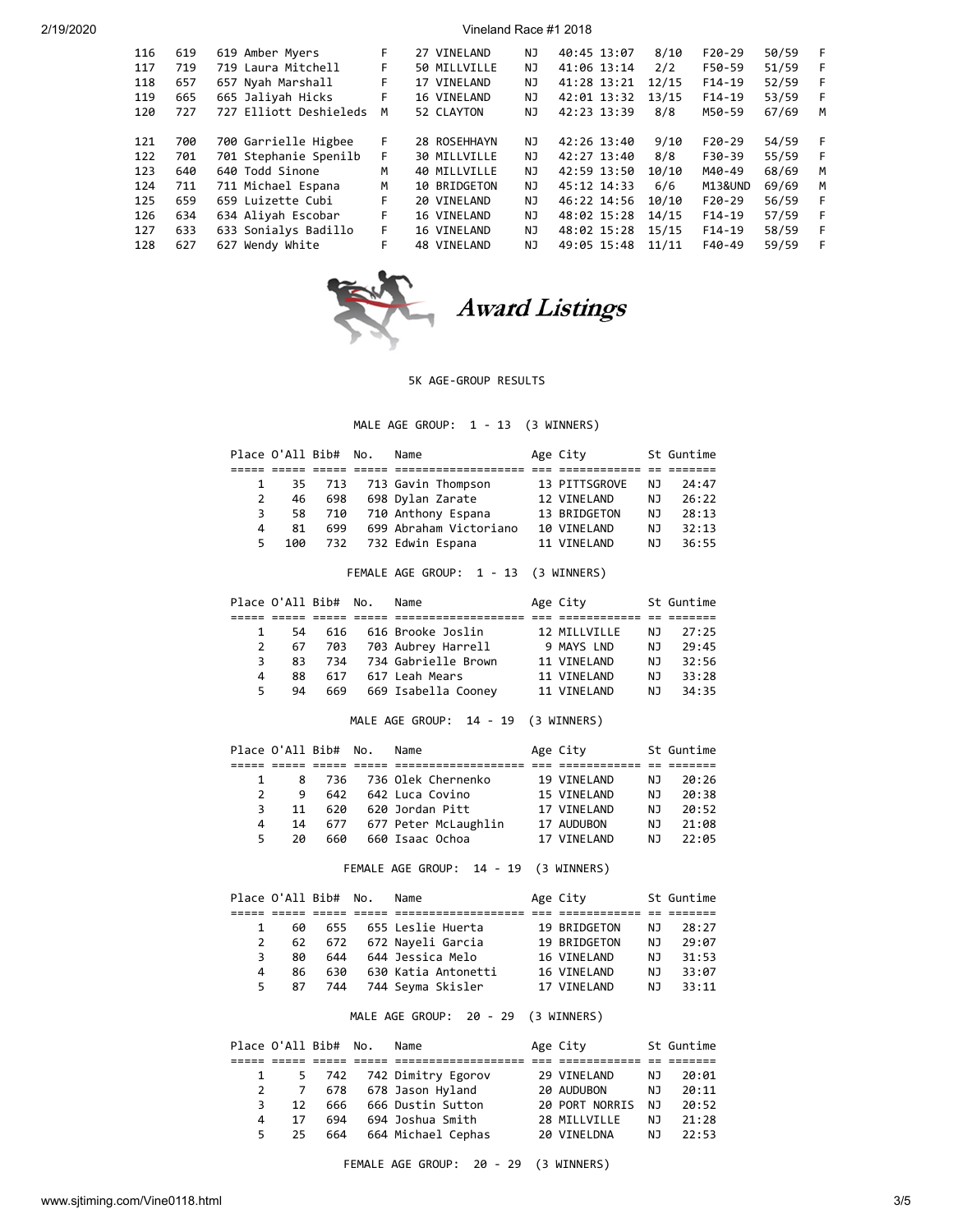|    |     | Place O'All Bib# No. | Name                       | Age City      |     | St Guntime |
|----|-----|----------------------|----------------------------|---------------|-----|------------|
|    |     |                      |                            |               |     |            |
|    | 61  |                      | 722 722 Caneigh Gallardo   | 23 PITTSGROVE | NJ. | 28:47      |
| 2  | 64  | 729                  | 729 Leanne Kuhn            | 25 MILLVILLE  | NJ. | 29:22      |
| 3  | 77  | 674                  | 674 Angela Chernenko       | 23 VINELAND   | NJ. | 30:46      |
| 4  | 78  | 636                  | 636 Amanda Grissman        | 22 VINELAND   | NJ. | 30:57      |
| 5. | 85. | 637                  | 637 Dani Fanfarillo        | 21 VINELAND   | NJ. | 32:59      |
|    |     |                      | $\cdots$ $\cdots$ $\cdots$ |               |     |            |

#### MALE AGE GROUP: 30 - 39 (3 WINNERS)

|    |    | Place O'All Bib# No. | Name                    | Age City     |     | St Guntime |
|----|----|----------------------|-------------------------|--------------|-----|------------|
|    |    |                      |                         |              |     |            |
|    | 6  | 704                  | 704 Brandon Platt       | 35 MILLVILLE | NJ. | 20:05      |
| 2  |    |                      | 19 730 730 Argeo Ochoa  | 37 VINELAND  | NJ. | 22:02      |
| 3  |    |                      | 23 724 724 Marc Maguire | 39 VINELAND  | NJ. | 22:19      |
| 4  | 31 | 715                  | 715 Oscar Hernandez     | 38 VINELAND  | NJ. | 24:22      |
| 5. | 48 | 705                  | 705 Kenneth Torres      | 37 MINOTOLA  | NJ. | 26:50      |

#### FEMALE AGE GROUP: 30 - 39 (3 WINNERS)

|               | Place O'All Bib# No. |     | Name                        | Age City      |     | St Guntime |  |
|---------------|----------------------|-----|-----------------------------|---------------|-----|------------|--|
|               |                      |     |                             |               |     |            |  |
|               | 45                   | 709 | 709 Lorena Ramirez          | 30 BRIDGETON  | NJ. | 26:20      |  |
| $\mathcal{P}$ | 47                   |     | 733 733 Flor Mendez         | 37 VINELAND   | NJ. | 26:41      |  |
| 3             | 56 —                 |     | 681 681 Lindsay Nelon       | 35 PITTSGROVE | NJ. | 27:38      |  |
| 4             | 59.                  | 654 | 654 Latala Carter           | 31 VINELAND   | NJ. | 28:19      |  |
| 5.            | 65.                  |     | 717 - 717 Leticia Hernandez | 36 VINELAND   | NJ. | 79:36      |  |
|               |                      |     |                             |               |     |            |  |

MALE AGE GROUP: 40 - 49 (3 WINNERS)

|    | Place O'All Bib# No. |     | Name                       | Age City      |     | St Guntime |
|----|----------------------|-----|----------------------------|---------------|-----|------------|
|    |                      |     |                            |               |     |            |
|    | $\overline{4}$       |     | 691 691 Naseem Siddigui    | 48 VINELAND   | NJ. | 19:26      |
| 2  | 10                   |     | 714 714 James Thompson     | 41 PITTSGROVE | NJ. | 20:52      |
| 3. | 13                   | 614 | 614 Ahmad Graves El        | 43 VINELAND   | NJ. | 21:01      |
| 4  | 30                   |     | 723 723 Patrick Shropshire | 42 MILLVILLE  | NJ. | 24:19      |
| 5. | 41                   |     | 718 718 Kevin Holmes       | 47 CLAYTON    | NJ. | 25:06      |
|    |                      |     |                            |               |     |            |

FEMALE AGE GROUP: 40 - 49 (3 WINNERS)

|               |     | Place O'All Bib# No. | Name                   | Age City      |     | St Guntime |
|---------------|-----|----------------------|------------------------|---------------|-----|------------|
|               |     |                      |                        |               |     |            |
|               | 53. | 623                  | 623 Karen Thomas       | 49 PITTSGROVE | NJ. | 27:15      |
| $\mathcal{P}$ | 73. |                      | 735 735 Jennifer Brown | 42 VINELAND   | NJ. | 30:37      |
| 3             | 90  | 740                  | 740 Maritza Soto       | 40 VINELAND   | NJ. | 33:59      |
| 4             | 92  | 684                  | 684 Madeline Rodrigue  | 47 MILLVILLE  | NJ. | 34:18      |
| 5.            | 95  | 739                  | 739 Jamie Volpe        | 41 VINELAND   | NJ. | 34:54      |

#### MALE AGE GROUP: 50 - 59 (3 WINNERS)

|    |    | Place O'All Bib# No. | Name                  | Age City      |     | St Guntime |
|----|----|----------------------|-----------------------|---------------|-----|------------|
|    |    |                      |                       |               |     |            |
|    | 15 | 608                  | 608 Steve Coslop      | 56 MILLVILLE  | NJ. | 21:09      |
| 2  | 16 | 645                  | 645 Michael Corathers | 58 VINELAND   | NJ. | 21:27      |
| 3  | 26 | 685                  | 685 Terry Hallauer    | 53 VINELAND   | NJ. | 22:56      |
| 4  | 38 | 613                  | 613 Timothy Gannotta  | 50 VINELAND   | NJ. | 24:54      |
| 5. | 42 | 720                  | 720 Scott Hubbard     | 53 PITTSGROVE | N J | 25:09      |
|    |    |                      |                       |               |     |            |

FEMALE AGE GROUP: 50 - 59 (3 WINNERS)

|       | Place O'All Bib# No. | Name                     | Age City     | St Guntime |
|-------|----------------------|--------------------------|--------------|------------|
|       |                      |                          |              |            |
|       |                      | 1 71 607 607 Toni Coslop | 50 MILLVILLE | NJ 30:13   |
| 2 117 |                      | 719 719 Laura Mitchell   | 50 MILLVILLE | NJ 41:06   |

MALE AGE GROUP: 60 - 69 (3 WINNERS)

|    |     | Place O'All Bib# No. | Name                 | Age City      |     | St Guntime |
|----|-----|----------------------|----------------------|---------------|-----|------------|
|    |     |                      |                      |               |     |            |
|    | 37  | 624                  | 624 Norby Vondra     | 62 PITTSGROVE | NJ. | 24:51      |
| 2  | 51  | 631                  | 631 Peter Monaghan   | 62 STRATFORD  | NJ. | 26:55      |
| 3. | 55. | 689                  | 689 Carlos Roman     | 66 VINELAND   | NJ. | 27:31      |
| 4  | 66  | 601                  | 601 Charles Apprendi | 63 VINELAND   | NJ. | 29:40      |
| 5. | 72. | 615                  | 615 Cliff Jones      | 69 GREENWICH  | NJ. | 30:36      |

FEMALE AGE GROUP: 60 - 69 (3 WINNERS)